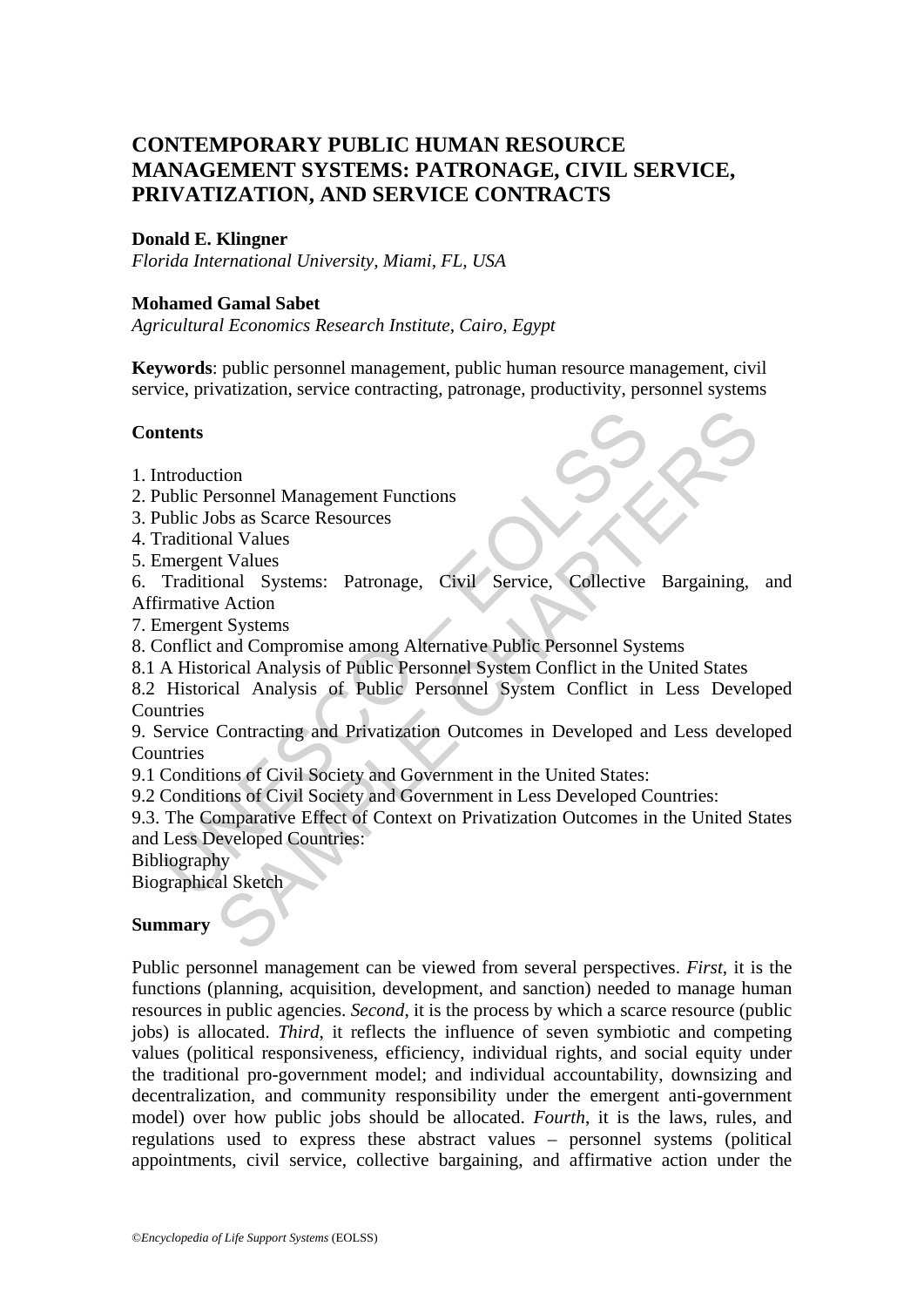traditional model; and alternative mechanisms for providing public services, and flexible employment relationships under the emergent anti-government model).

Considerable international development research supports the findings of the extensive body of research on privatization outcomes for state and local governments developed over the past twenty years in the United States. First, positive privatization outcomes require public administrative competence, particularly a civil service that can rationally plan, manage, and evaluate privatization efforts. Privatization outcomes are more likely to be positive if there are competitive bidders, a public policy process that relates government effectiveness to larger societal issues, and a cadre of professionally and technically qualified public administrators to develop adequate contract specifications and monitor private sector performance.

ond, administrative systems in general (and public personnel systems developed countries tend to evolve along a single track towased rationality and transparency valued by international lende<br>citve government and economic lministrative systems in general (and public personnel systems in partice<br>leoped countries tend to evolve along a single track toward the mode<br>ationality and transparency valued by international lenders as indetector<br>overn Second, administrative systems in general (and public personnel systems in particular) in less developed countries tend to evolve along a single track toward the model of increased rationality and transparency valued by international lenders as indicators of effective government and economic development. With respect to personnel systems, this generally involves a sequential transition from statehood to patronage, from patronage to civil service, and from civil service to a range of alternative personnel systems. (This is not an assertion that administrative systems invariably evolve uniformly: in some cases, countries' evolution skips steps, or changes the order. Nor is it an assertion that international lenders have been uniformly successful at implementing administrative reforms. Indeed, political dialogue in many less developed countries often focuses on the sovereignty issues that underlie opposing parties' agreement with, acquiescence or opposition to reforms "suggested" by international donor agencies.)

Third, privatization may be justified *administratively* by claims that it will reduce costs and provide better service. But *political* objectives (such as the demands of outside donor agencies, or internal political pressures to divest assets to enrich potential purchasers) are likely to dominate the debate. And in any case, privatization in less developed countries is not likely to be effective at reducing costs and providing better service unless the country has already made successive (and successful) transitions from independence to statehood, to patronage, and to civil service. Until these transitions occur, it is not likely that country's government has adequate administrative capacity to manage the process. If it does not, privatization is more likely to suffer from crony capitalism, military diversification into the civil economy, or administrative formalism.

#### **1. Introduction**

Public personnel management has been studied extensively, from at least four perspectives. First, it is the *functions* needed to manage human resources in public agencies. Second, it is the *process* by which public jobs are allocated. Third, it is the interaction among fundamental societal *values* that often conflict over who gets public jobs, and how they are allocated. Finally, public personnel management is personnel *systems* – the laws, rules, organizations, and procedures used to express these abstract values in fulfilling personnel functions.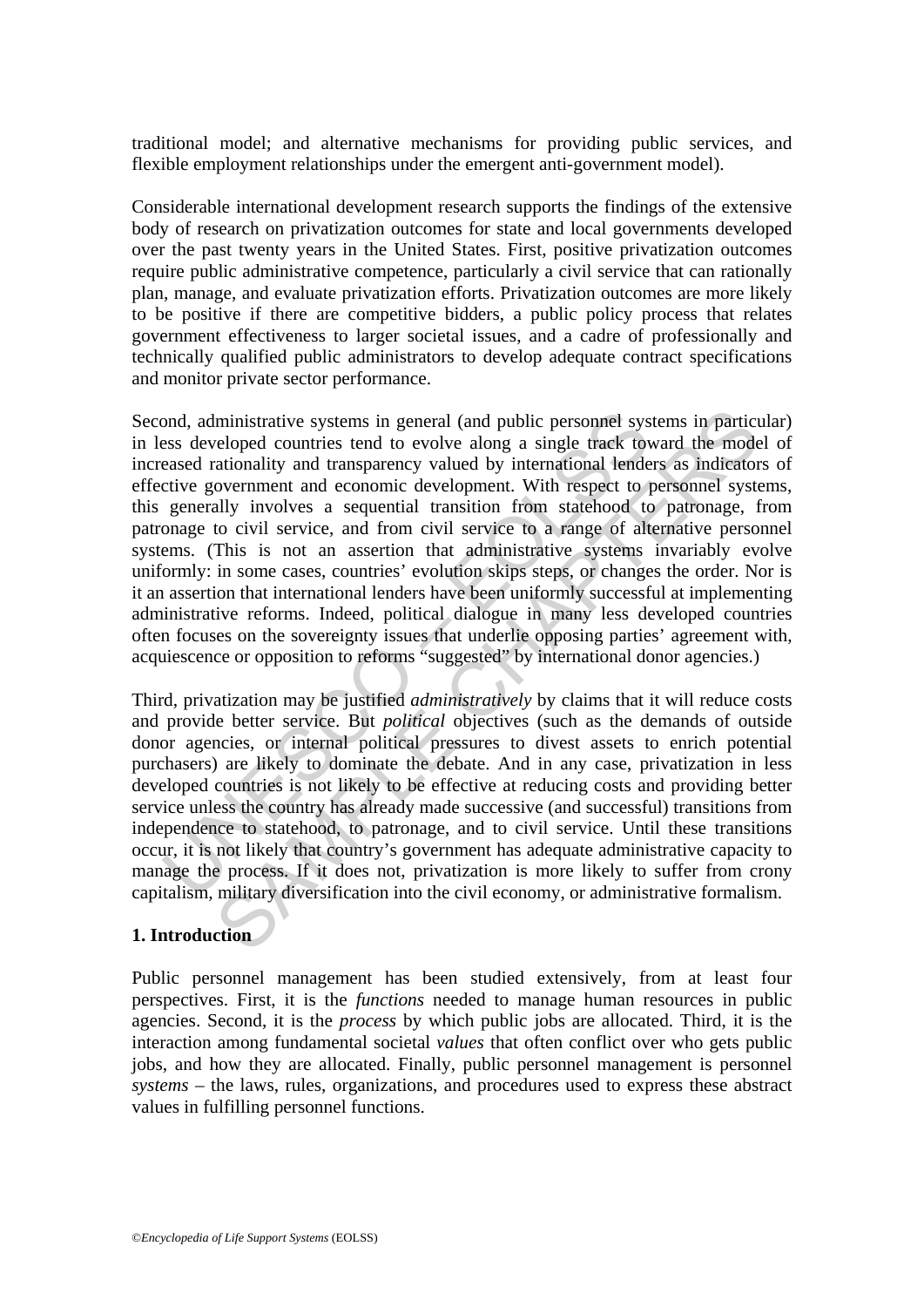In developed countries, public personnel management is widely recognized as a critical element of democratic society and effective public administration. Public personnel management in the United States may be described as a dynamic equilibrium among these competing values, each championed by a particular personnel system, for allocating scarce public jobs in a complex and changing environment. As one might expect, this conflict exhibits a commingling of technical decisions (*how* to do a personnel function) with political ones (*what* value to favor or *what* system to use). Internationally, the end of the twentieth century has been characterized by dramatic political changes, notably the demise of international Communism and the emergence of democratic institutions in much of Latin America, in the former Soviet Union, and in parts of Africa. These trends have made public personnel management a cornerstone of democratic-institution-building and the general trend towards more rational and transparent government administration, albeit in the context of continued pressures for political patronage and increased pressures for privatization. Within this context, the following questions need to be addressed:

- 1. What functionsare associated with public personnel management?
- 2. Why can public personnel management be viewed as a method of allocating public jobs as as scarce resources?
- 3. What traditional values have historically defined public personnel management?
- 4. What anti-government values have arisen to compete with them?
- 5. What are the four traditional public personnel systems (political patronage, civil service, collective bargaining, and affirmative action)?
- Transference and increased pressures for privatization. Withivary<br>itical patronage and increased versures for privatization. Withiver<br>wing questions need to be addressed:<br>1. What functions<br>are associated with public person ationage and increased pressures for privatization. Within this context, questions need to be addressed:<br>
What functionsare associated with public personnel management?<br>
Why can public personnel management be viewed as a m 6. What are the emergent systems (alternative mechanisms and organizations, and flexible employment relationships) that have arisen to compete with them?
	- 7. What are the dynamics of this systems conflict in the United States, and in less developed countries?
	- 8. What are the specific outcomes of service contracting, privatization, and temporary employment on public personnel management in developed and less developed countries?

## **2. Public Personnel Management Functions**

Public personnel management consists of four fundamental functions needed to manage human resources in public organizations. These functions, designated by the acronym PADS, are planning, acquisition, development, and sanction:

"Planning" designates budget preparation and human resource planning; dividing tasks among employees (job analysis, classification, and evaluation); deciding how much jobs are worth (pay and benefits);

"Acquisition" involves recruitment and selection of employees;

"Development" implies orienting, training, motivating, and evaluating employees to increase their knowledge, skills, and abilities; and

"Sanction" denotes establishing and maintaining expectations and obligations that employees and the employer have toward one another; discipline, grievances, health and safety, and employee rights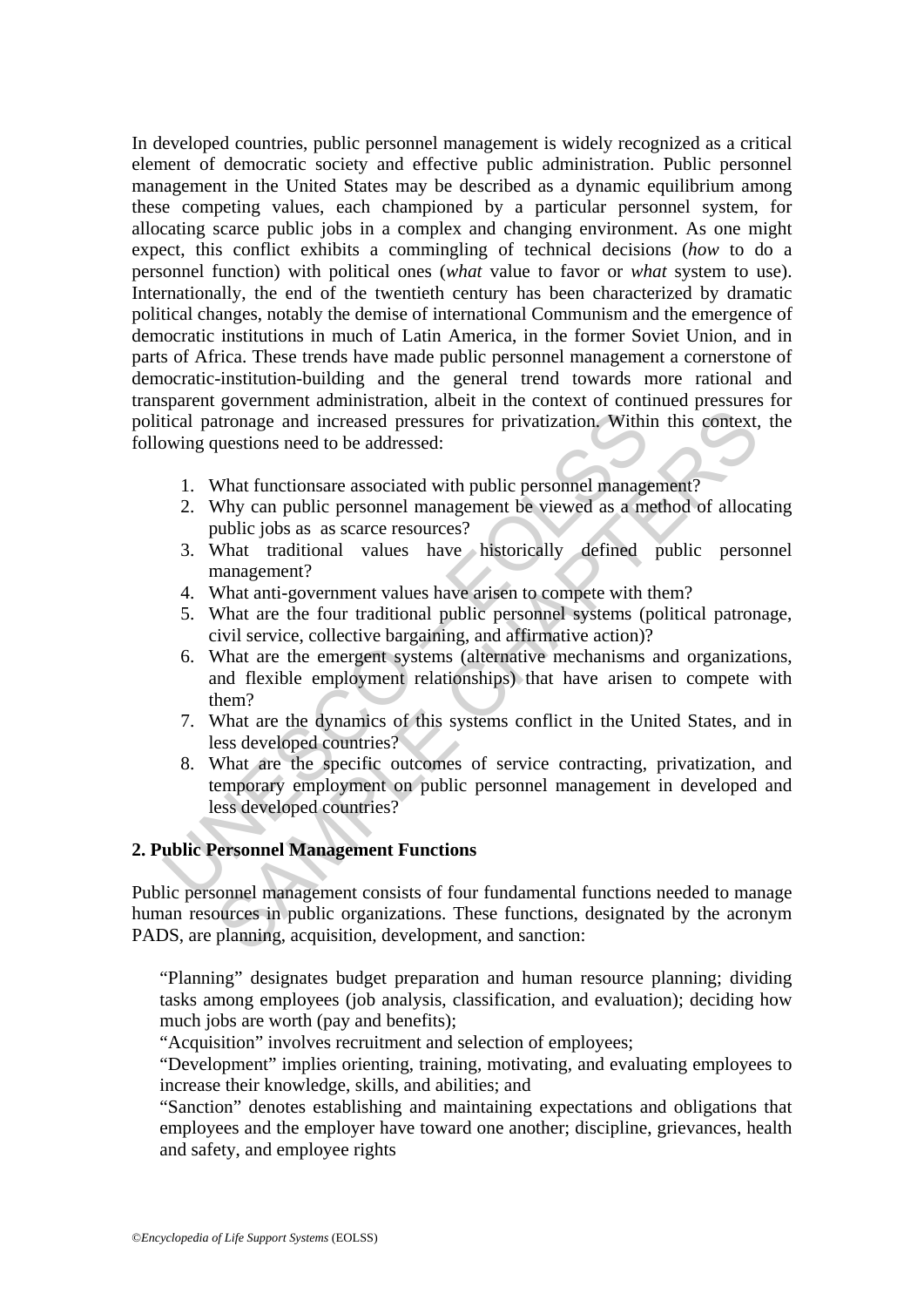#### **3. Public Jobs as Scarce Resources**

Basic decisions about public personnel management are important because jobs are the most visible way we measure economic and social status for individuals and groups. Public jobs are scarce resources because tax revenues limit them, and their allocation is of enormous significance for the course of public policy making generally. Because public jobs are scarce and important, there is intense competition for them among individuals and more broadly among advocates of competing public personnel values and systems.

#### **4. Traditional Values**

Traditionally, conflict within public personnel management in developed countries centered around four values: political responsiveness, organizational efficiency and effectiveness, individual rights, and social equity.

- 4.1 Political responsiveness is the belief that government answers to the will of the people expressed through elected officials. Applicants' political and personal loyalty is best ensured through an appointment process that considers political loyalty, along with education and experience, as indicators of merit.
- 4.2 Organizational efficiency and effectiveness reflect the desire to maximize the ratio of inputs to outputs in any management process. This means that decisions about who to hire, reassign, or promote should be based on applicants' and employees' competencies, rather than political loyalty.
- ered around four values: political responsiveness, organization<br>citiveness, individual rights, and social equity.<br>Political responsiveness is the belief that government answers<br>people expressed through elected officials. A from the multimater solution and the members of particular exponsives, and social effections, and social equity.<br>
Seal responsiveness is the belief that government answers to the will of<br>
le expressed through elected offic 4.3 Individual rights emphasizes that individual citizens will be protected from unfair actions of government officials. Public employees' rights to job security and due process are maintained through **merit system** rules and regulations that protect them from inappropriate partisan political pressure (such as requiring them to campaign for elected officials or contribute a portion of their salary toward election campaigns, or run the risk of losing their jobs if they refuse). In a parallel fashion, public employees who are union members will have recourse to work rules, contained in collective bargaining agreements, that protect them from arbitrary management decisions.
- 4.4 Social equity emphasizes fairness to groups like women, racial minorities, the disabled, and veterans, that would otherwise be disadvantaged by a market economy that accepts the legitimacy of discrimination in hiring and in pay. Like individual rights, social equity is concerned with fairness. But unlike individual rights, it is the social aspect of equity that provides its group orientation.

#### **5. Emergent Values**

Over the past two centuries, the evolution of public personnel management in the United States has been driven by the gradual and sequential emergence of alternative competing values. As each emergent value has gained political strength, its increased importance has been reflected in the forming of the corresponding public personnel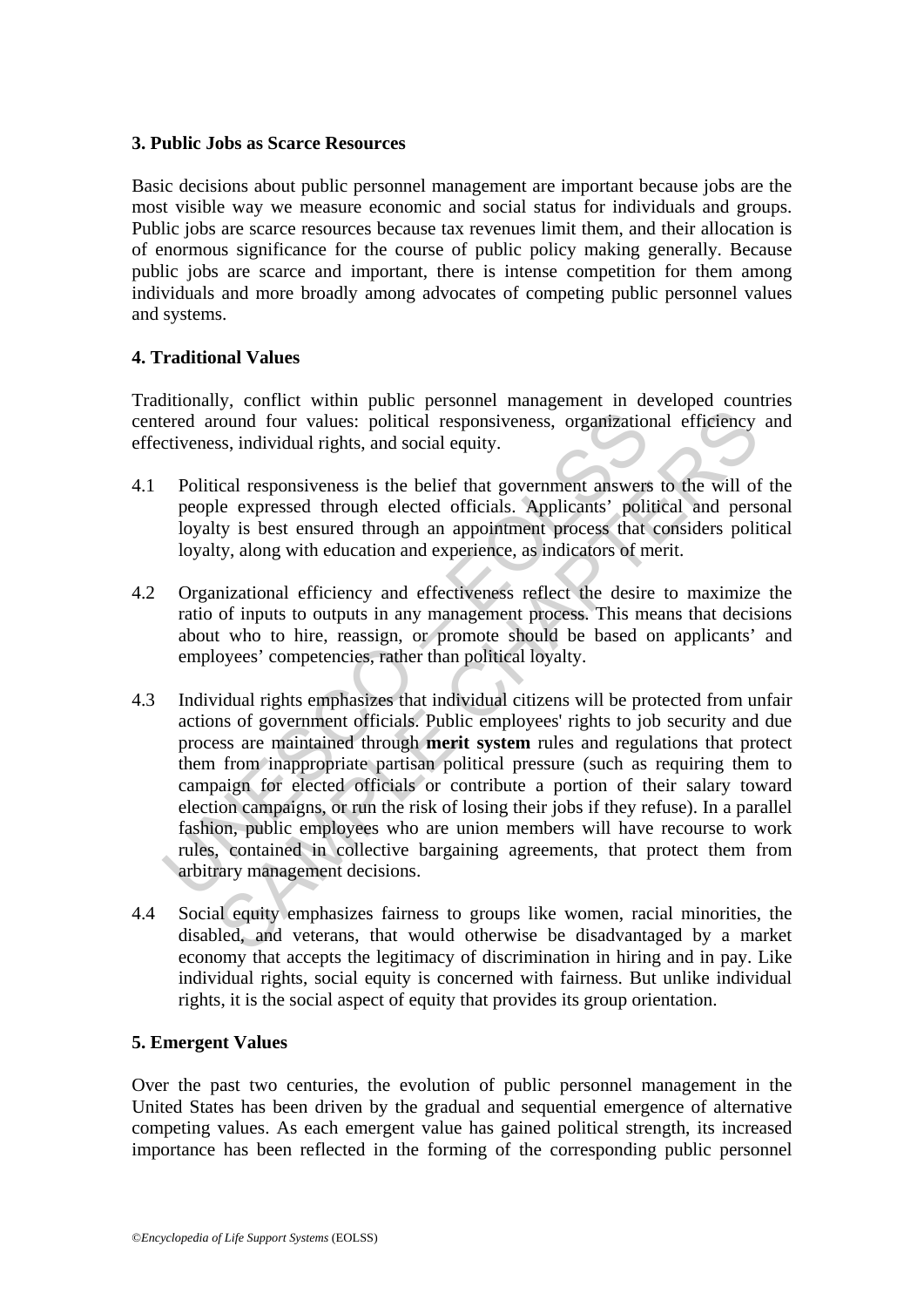system and its related techniques. And most significantly, this evolutionary process gave implicit recognition to the importance of public administration (and to public personnel management as a subset of this discipline) because it assigned to public administration and public administrators the authority to (1) incorporate diverse values and perspectives and (2) resolve conflicts over the implementation of these values in particular administrative situations.

Because evolutionary change is by nature slow, it is difficult to pinpoint the precise point at which this consensus began to be altered. But two key dates were the 1976 presidential campaign, won by Jimmy Carter, who ran against the national government as a Washington "outsider." Following the election, he proposed the 1978 Civil Service Reform Act to offset what he perceived as poor performance in public service and difficulty in controlling and directing bureaucrats. Beginning in 1980, the Reagan administration, though starting from fundamentally different values and policy objectives, continued to cast government as part of the problem, and to campaign against the infrastructure of public agencies and public administrators.

citives, continued to cast government as part of the problem,<br>nst the infrastructure of public agencies and public administrators<br>anti-government assumptions behind this shift were parallel<br>sition from political to economi continued to cast government as part of the problem, and to camp<br>infrastructure of public agencies and public administrators.<br>Covernment assumptions behind this shift were paralleled by a rel<br>from political to economic per The anti-government assumptions behind this shift were paralleled by a related transition from political to economic perspectives on public policy. This shift in perspectives emphasized the role of market forces on individuals and the economy, rather than program implementation by government agencies and employees, as the most efficacious tools of public policy. While public administration retained its role as the "great compromiser" among competing values, economic perspectives and the value of administrative efficiency clearly reflected these intense political and economic pressures on the public sector to "do more with less." The first pressure -- to do more - caused government to become more accountable through such techniques as program budgeting, management by objectives, program evaluation, and management information systems. The second pressure -- to do more *with less* -- caused governments to lower expenditures through such methods as tax ceilings, expenditure ceilings, deficit reduction, deferred expenditures, accelerated tax collection, service fees, user charges, and a range of legislative and judicial efforts to shift program responsibilities and costs away from each affected government.

Since from 50 to 75 percent of public expenditures go toward employee salaries and benefits, efforts to increase accountability and reduce expenditures have focused on those managerial functions subsumed by public personnel management. The shift focused on philosophies and techniques used to enhance accountability in previous eras (such as the 1930s and the 1960s) by emphasizing program outputs and by rationally tying program inputs to outputs. Examples of these trends were program budgeting, human resource forecasting, job evaluation, management by objectives, objective performance appraisal, training needs assessment, cost-benefit analysis, and gainsharing (productivity bargaining). As the information systems revolution expanded access to information formerly used by management for coordination and control, this pressure has also been reflected in organizational restructuring and "downsizing" middle managerial positions.

These underlying contemporary political, social, and economic forces shaped three emerging anti-government values: personal accountability, limited and decentralized government, and community responsibility for social services. First, proponents of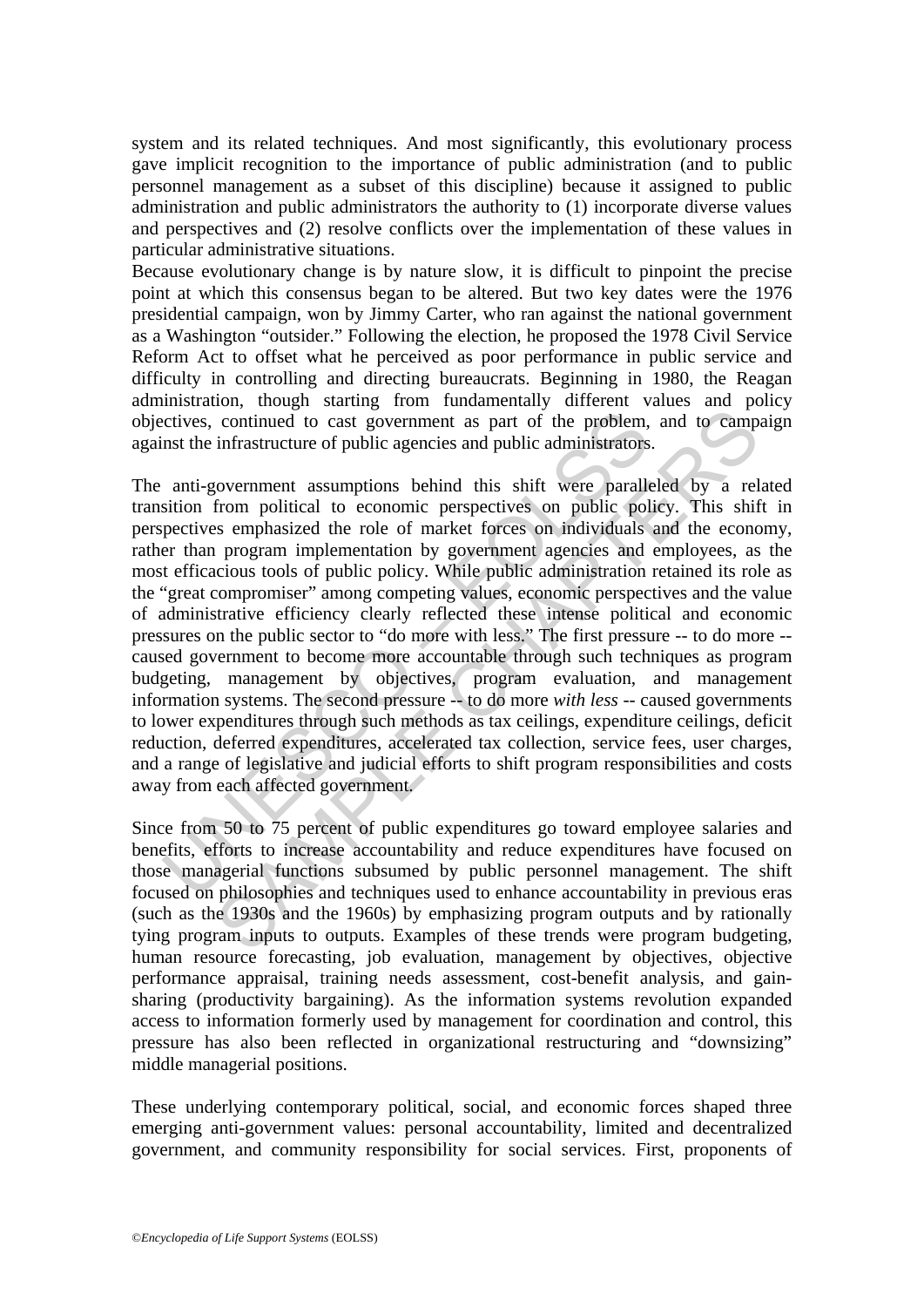individual accountability expect that people will make individual choices consistent with their own goals, and accept responsibility for the consequences of these choices, rather than passing responsibility for their actions onto the rest of society. Second, proponents of limited and decentralized government believe, fundamentally, that government is to be feared for its power to arbitrarily or capriciously deprive individuals of their rights. Proponents also believe that it is easier to connect public policy, service delivery, and revenue generation in a smaller unit of government than in a way that is not possible with a larger one, in that decision makers are known, revenues are predictable, and services are directly visible. And for some, the reduction in size and scope of government is justified by the perceived ineffectiveness of government; by the high value accorded to individual freedom, responsibility, and accountability; and, finally, by a reluctance to devote a greater share of personal income to taxes. Third, proponents of community responsibility for social services believe that governmental agencies' efforts need to be supplemented by non-for-profit non-governmental organizations responsible for social services, recreation, and community development activities. For public personnel management, the most significant consequence of emergence of this value, has been the creation of thousands of nonprofit organizations that routinely provide local government social services funded by taxes, user fees, and charitable contributions.

## **6. Traditional Systems: Patronage, Civil Service, Collective Bargaining, and Affirmative Action**

ncies' efforts need to be supplemented by non-for-profit<br>mizations responsible for social services, recreation, and comm<br>vities. For public personnel management, the most significar<br>regnee of this value, has been the creat efforts need to be supplemented by non-for-profit non-governmes<br>responsible for social services, recreation, and community developm<br>For public personnel management, the most significant consequence<br>of this value, has been In public policy making generally, values are ultimately reflected in laws and policies. This is the way values become more than philosophical or ideological statements. Similarly, values in public personnel management are not articulated directly, but rather through personnel systems -- the laws, policies, rules, regulations, and practices through which personnel functions are fulfilled. There are four basic public personnel systems within the traditional model of public personnel management: political systems, civil service, collective bargaining, and affirmative action. Civil service is the predominant traditional system, and the only complete system (because it includes all four functions and can incorporate all four competing values). It is the dominant organizational culture underlying the practice of public management as well.

6.1 Political systems are characterized by political patronage (legislative or executive approval of individual hiring decisions, particularly for policy-making positions). Political appointees serve at the discretion of those who appoint them; they may be fired at any time, particularly if successful job performance depends on political philosophy or loyalty.

6.2 Civil service system proponents favor a professional public service as the best way to achieve the values of efficiency and individual rights and a bureaucracy responsive to political direction. They think that staffing public agencies rationally (based on jobs needed to carry out specific programs and the competencies needed to accomplish these goals), and treating employees fairly are the best ways to maintain an efficient and professional public service. This means giving them good pensions and health benefits; giving them equal pay for work of comparable worth; hiring and promoting them on the basis of competencies; treating them impartially once on the job; and protecting them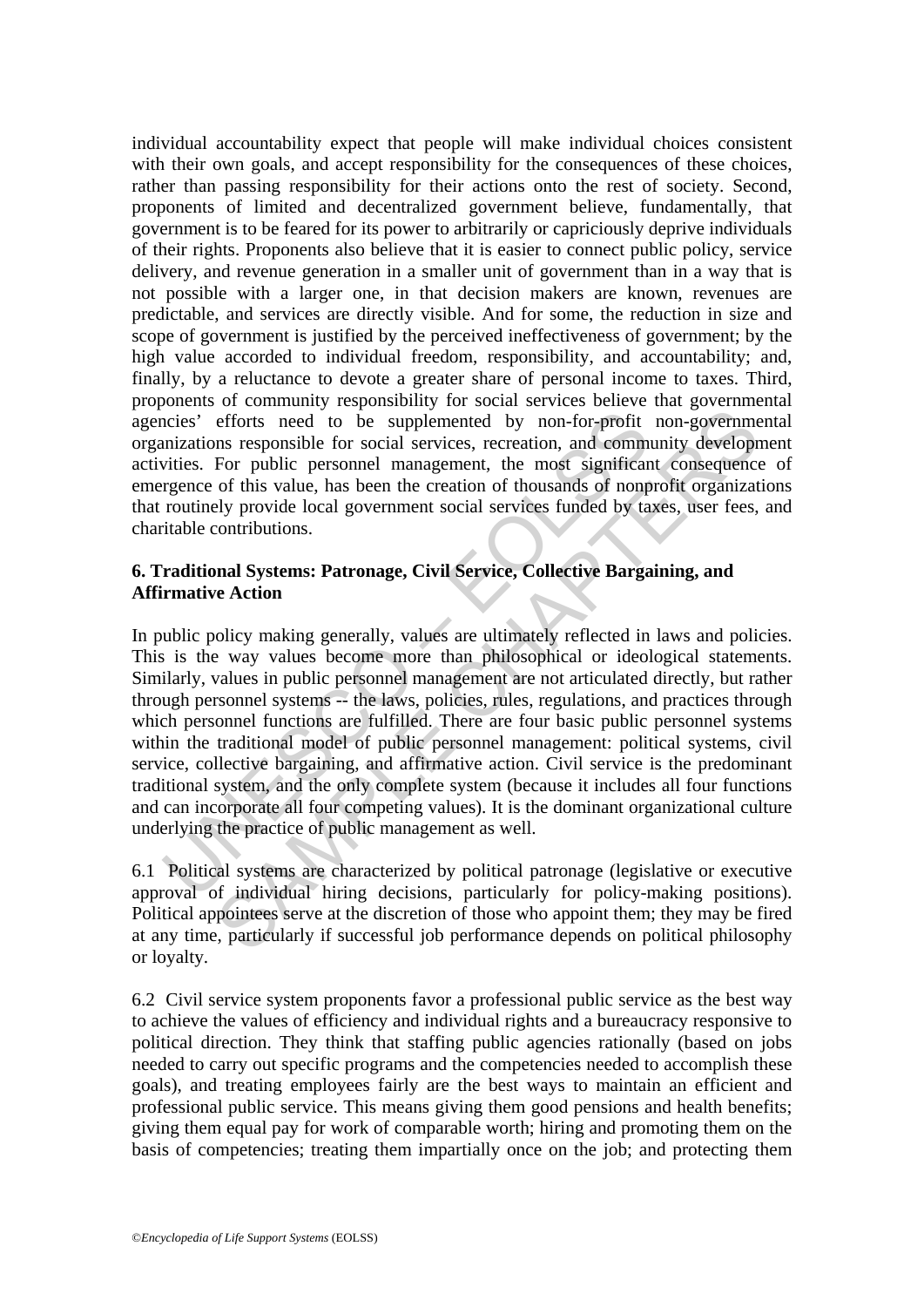from partisan political influences. Overall policy objectives of civil service systems are controlled by elected officials, who often appoint agency heads responsible for managing the bureaucracy. The legislature maintains control over resources by limiting the total number of employees an agency can hire, staffing levels in particular agencies or programs, and the personnel budget. These tools help ensure political responsiveness. Civil service systems are supported by citizens and groups who want to keep "politics" out of public personnel decisions and to manage public agencies rationally and efficiently. At least initially, they proposed to accomplish this by creating personnel procedures that protected employees from political "interference" and allocating jobs based on competencies. But because advocates of privatization and "cutting the fat out of big government" also believe in running government rationally and efficiently ("like a business") there are some conflicts among proponents of this objective.

6.3 Collective bargaining systems exist within civil service systems. They reflect the value of individual rights (of union members), based on seniority. Even though collective bargaining is commonly associated with negotiation over wages and benefits, the primary motive is to ensure equitable treatment by management. Contracts may also provide additional protection for individual employees against disciplinary action or discharge. Because some overlap exists in the grievance procedures available under civil service and collective bargaining systems, employees are usually required to select one procedure but not both. In all cases, contracts negotiated between an agency's managers and leaders of the union representing its employees are subject to legislative approval.

Collective bargaining systems exist within civil service system<br>e of individual rights (of union members), based on senion<br>ective bargaining is commonly associated with negotiation over v<br>primary motive is to ensure equita tive bargaining systems exist within civil service systems. They reflect<br>andividual rights (of union members), based on seniority. Even the<br>arguming is commonly associated with negotiation over wages and bene<br>arguming is c 6.4 Affirmative action systems usually exist within civil service systems. For the affirmative action system to operate, the governmental jurisdiction must have acknowledged an imbalance in the percentage of minorities in its workforce and those qualified minorities in a relevant labor force. Alternatively, members of a group protected against discrimination may have sued the public employer, resulting in a judicial ruling requiring the agency to give special consideration to members of the "protected class" in various personnel decisions, especially hiring and promotion. Affirmative action is supported by members of under-represented classes (such as female, minority, and disabled job applicants and employees), and by advocates who contend that the effectiveness of representative democracy depends upon the existence of a representative bureaucracy.

## **7. Emergent Systems**

The rise of anti-government values has led to the emergence of their own personnel systems (or "anti-systems"). Even though they might not qualify by formal definition as "personnel systems," these contemporary public personnel practices have had a fundamental impact on the way public services are delivered. Two trends are apparent: (1) reducing the role of government and the number of public employees by using alternative organizations or mechanisms for providing public services and (2) increasing the flexibility of employment relationships for the public employees that remain.

7.1 Alternative Organizations or Mechanisms for Providing Public Services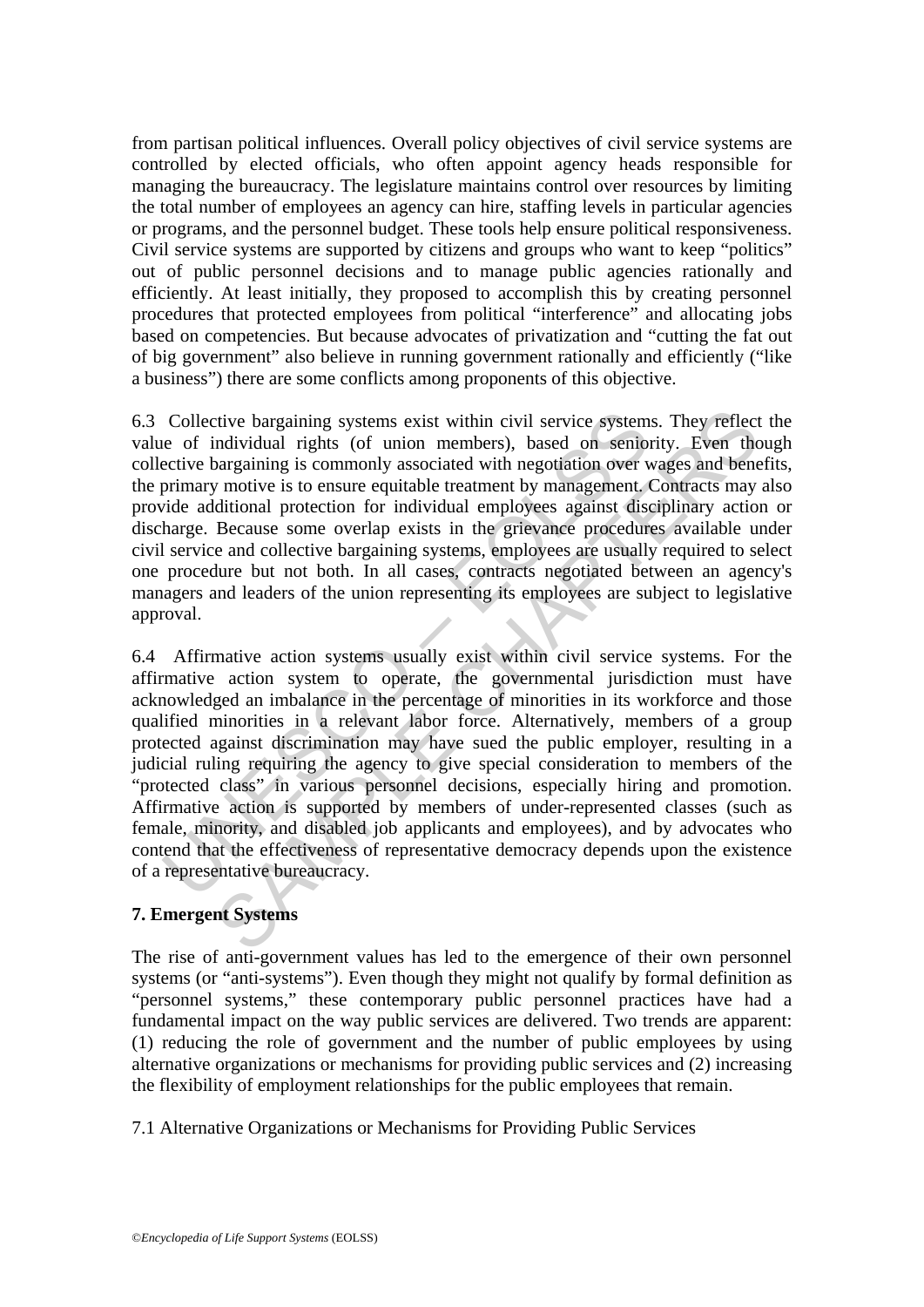The current conservative political climate has the objective of reducing the role of government and the number of public employees by using alternative organizations or mechanisms to provide services formerly provided by government agencies by purchase-of-service agreements, privatization, franchise agreements, subsidy arrangements, vouchers, volunteers, and regulatory and tax incentives.

7.1.1 Purchase-of-service agreements with other governmental agencies and nongovernmental organizations (NGOs) have become commonplace. They enable cities and counties with excess capacity to offer services within a given geographic area, utilizing economies of scale. They offer smaller municipalities a way of reducing capital costs, personnel costs, political issues associated with collective bargaining, and legal liability risks. Also, the use of outside consultants and businesses (hired under fee-for-service arrangements on an "as needed" basis) increases available expertise and managerial flexibility by reducing the range of qualified technical and professional employees that the agency must otherwise hire to provide training.

ibility by reducing the range of qualified technical and profession<br>agency must otherwise hire to provide training.<br>2 Privatization implies that while a public agency *provides* a p<br>a not necessarily produce it. It is *pro* by reducing the range of qualified technical and professional employees must otherwise hire to provide training.<br>
varization implies that while a public agency *provides* a particular servicecessarily produce it. It is *p* 7.1.2 Privatization implies that while a public agency *provides* a particular service, it does not necessarily produce it. It is *produced* and *delivered* by a private contractor. Privatization may result in the abolition of the agency (though as an incidental objective rather than the intended goal). Privatization offers all the advantages of service purchase agreements, but holds down labor and construction costs on a larger scale. Privatization has become commonplace in areas such as solid waste disposal, where there is an easily identifiable "benchmark" (standard cost and service comparison with the private sector), and where public agency costs tend to be higher because of higher pay and benefits.

7.1.3 Franchise agreements often allow private businesses to monopolize a previously public function within a geographic area, charge competitive rates for it, and then pay the appropriate government a fee for the privilege. Examples are cable TV and jitneys as a public transit option. Municipalities often encourage the procedure because it reduces their own costs, provides some revenue in return, and results in a continuation of a desirable public service.

7.1.4 Subsidy arrangements enable private businesses to perform public services, funded by either user fees to clients or cost reimbursement from public agencies. Examples would be airport security operations (provided by private contractors and paid for by both passengers and airlines), some types of hospital care (e.g., emergency medical services provided by private hospitals and reimbursed by public health systems), and housing (subsidizing rent in private apartments by low-income residents as an alternative to public housing projects).

7.1.5 Vouchers enable individual recipients of public goods or services to purchase them from competing providers on the open market. Under proposed educational voucher systems, for example, parents would receive a voucher that could be applied to the cost of education for their child at competing institutions (public or private), as an alternative to public school monopolies.

7.1.6 Volunteers provide contributed services otherwise performed by paid employees. These include community crime watch programs (in cooperation with local police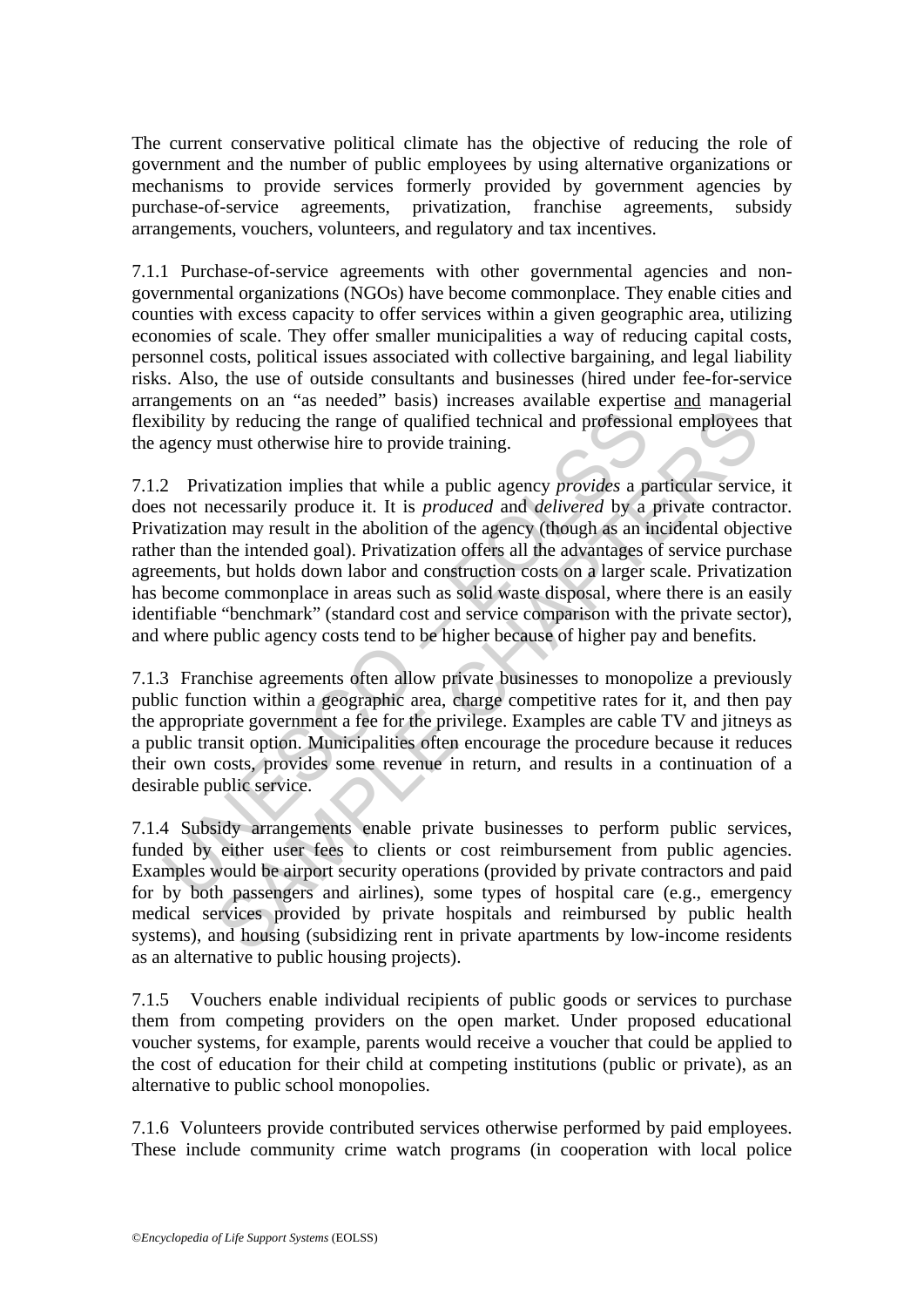departments), teachers' aides who provide tutoring and individual assistance in many public schools, and community residents who volunteer services as individuals or through churches, and other non-profit service agencies. Frequently, such contributions are required to "leverage" a federal or state grant of appropriated funds. Though they would probably not consider themselves volunteers, inmates are often responsible for laundry, food service, and prison facilities maintenance.

7.1.7 Regulatory and tax incentives are typically used to encourage the private sector to perform functions that might otherwise be performed by public agencies with appropriated funds. These include zoning variances (for roads, parking, and waste disposal) granted to condominium associations. In return, the condominium association provides services normally performed by local government (security, waste disposal, and maintenance of common areas). This explains the increasing popularity of condominiums -- their lower unit cost often makes them the only available low- or moderate-cost housing available; and they are popular among builders and local planning officials because they increase the local tax base, yet shift the cost of providing city services to condominium residents.

lerate-cost housing available; and they are popular among the position in the services to condominium residents.<br>
Increasingly, public employers reduce costs and enhance flex<br>
Increasingly, public employers reduce costs an for those and the provided to the exercise of civil service the property and the season of ficials because they increase the local tax base, yet shift the cost of provides to condominium residents.<br>
singly, public employer 7.2 Increasingly, public employers reduce costs and enhance flexibility by meeting minimal staffing requirements through career (civil service) employees, and by hiring other employees "at will" into temporary or part-time positions. These "temps" *usually*  receive lower salaries and benefits than their career counterparts, and are *certainly* unprotected by due process entitlements or collective bargaining agreements. Conversely, where commitment and high skills are required on a temporary basis, employers may seek to save money or maintain flexibility by using contract or leased employees to positions exempt from civil service protection. While contracts may be routinely renewed with the approval of the employee and the employer, employees may also be discharged at will in the event of a personality conflict, a change in managerial objectives, or a budget shortfall. Managerial and technical employees hired into these types of contracts usually receive higher salaries and benefits than can be offered to even highly qualified civil service employees, and they enhance managerial flexibility to trim personnel costs quickly should this be necessary, without having to resort to the bureaucratic chaos precipitated by the exercise of civil service "bumping rights" during a layoff situation.



#### **Bibliography**

- - -

– Adam, Christopher, William Cavendish, and Percy Mistry (1992*). Adjusting Privatization: Case Studies from Developing Countries*. London: James Curry, Ltd.

– Aziz, Artaj (1996). *Privatisation in Pakistan.* Paris: Development Centre of the Organization for Economic Co-operation and Development.